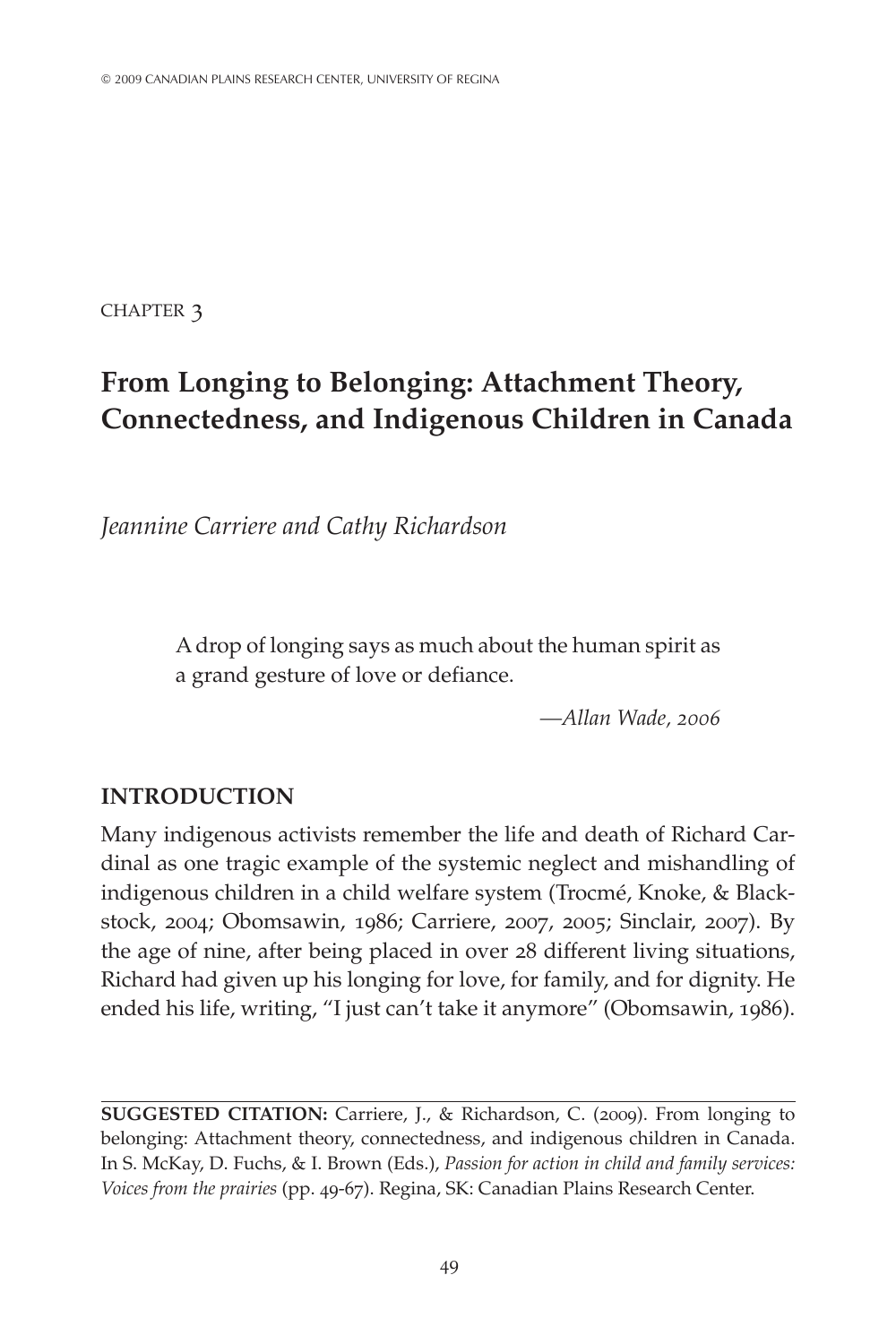Given the gross and glaring ways that Richard's needs went unmet, it is easy to lose sight of the doubtless more subtle longings of his heart. Did anyone hear his longing? Or see it on his face or in his acts of living? And say to him, in word or deed, "I get it"? We have been greatly moved by Richard's life and death because of our personal locations. Richard was connected to Fort Chipewyan, the maternal village of Cathy Richardson, and Jeannine Carriere was involved in the investigation of his tragic circumstances after his passing.

Sadly, the situation since Richard Cardinal's death has not improved dramatically for indigenous children who become involved with child welfare services. While indigenous peoples comprise only 3.8 percent of the total population of Canada (Government of Canada, 2006), their children represent between 40 percent and 60 percent of the children who have been removed from their families and made wards of the state—in spite of already being "wards," according to the Indian Act, if they are status First Nation, as described in *Gathering Strength,* the Report of the Royal Commission on Aboriginal Peoples (Government of Canada, 1996). While some improvements have been made, the child welfare community continues to face serious problems with service delivery. Farris-Manning and Zandstra (cited in Trocmé, Knoke, & Blackstock, 2004) write:

> While Cardinal's death drew attention to the significant over-representation of Aboriginal children in state care, twenty years later the problem has become far more serious, with Aboriginal children representing approximately 40% of the 76,000 children and youth placed in out of home care in Canada. (p. 1)

In the region of British Columbia where the authors currently reside, this figure is as high as 50 percent in some jurisdictions, despite the fact that First Nation, Métis, and Inuit people constitute only 8 percent of the larger population in British Columbia (Government of British Columbia, March 2008). Blackstock (2008) describes these statistics within a context of poverty, stating that over 60 percent of cases of child welfare involvement for Aboriginal children are due to neglect that is directly related to poverty (p. 9).

Sinclair (2007) states that the situation for indigenous families is graver now than it was in the 1960s: "Child welfare interventions that began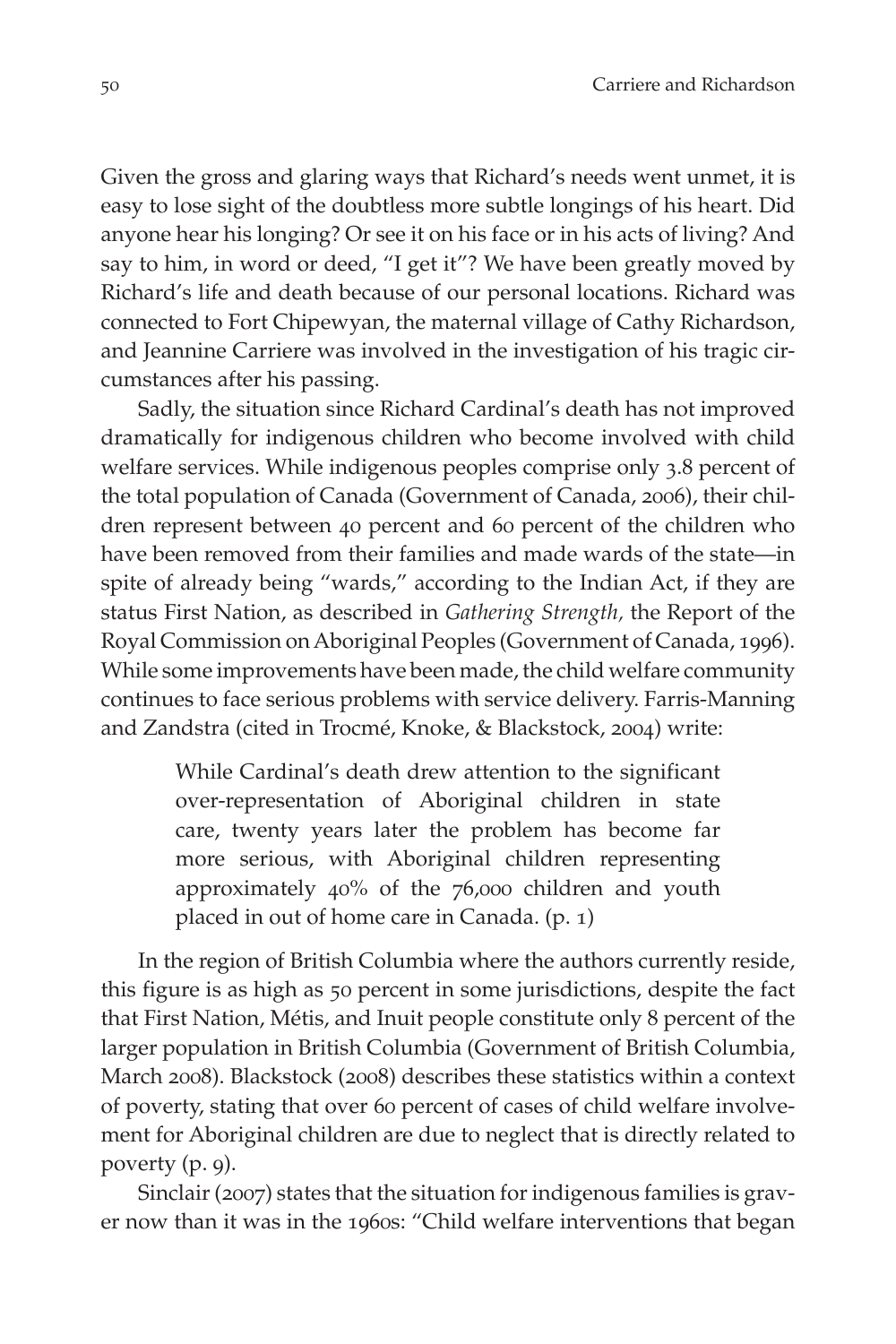in the 1950s, referred to in retrospect as the Sixties Scoop, were the tip of the emerging iceberg of what is now the institution of Aboriginal child welfare" (p. 68). Lauri Gilchrist of Lakehead University notes that, given current child welfare statistics, the "Sixties Scoop" has merely evolved into the "Millennium Scoop" and Aboriginal social workers, recruited into the ranks of social services and operating under the umbrella of Indian Child and Family services, are now the ones doing the "scooping" (cited in Sinclair, 2007, p. 67).

In recent years, due to the influence of research conducted by Fraser Mustard (McCain & Mustard, 1999, 2002), who describes the importance of the first year and crucial aspects of mother/child bonding, attachment theory has been influential in child welfare decision-making. While the idea of a secure mother/child attachment and reliable patterns of nurturing and loving care has much to offer families and human service practitioners in terms of promoting healthy beginnings for children and mothers, the inappropriate application of this theory to child welfare decision-making with indigenous families in Canada is problematic. Arlene Hache, an activist for indigenous child welfare justice in the Northwest Territories, reports that Mustard's research regarding the importance of the first year has been used by judges to influence court cases wherein indigenous children are removed from their parents without their families being given the opportunity to demonstrate appropriate, safe care of their children. Hache notes: "The Mustard report lays the foundation for birth apprehensions in the Territories that almost exclusively targeted Aboriginal women (personal communication, Yellowknife, March 2008). Bennett (2007) reminds us that "very little research exists on Aboriginal mothers' experiences with child welfare" (p. 89), and Crichlow (2002) suggests that Canada's child welfare system "is one that reflects white dominant mainstream ideas and ideals and it has historically been used on Aboriginal peoples in ways that conflict and are inconsistent with Aboriginal people's values and family traditions" (p. 88). Crichlow cites Madame Justice Wilson, who stated in *Racine v. Woods* that "when the test to be met is the best interests of the child, the significance of cultural background and heritage as opposed to bonding abates over time. The closer the bond that develops with the prospective adoptive parents, the less important the racial element becomes" (in Crichlow, 2002, p. 94). Crichlow states that, currently, decisions to support the importance of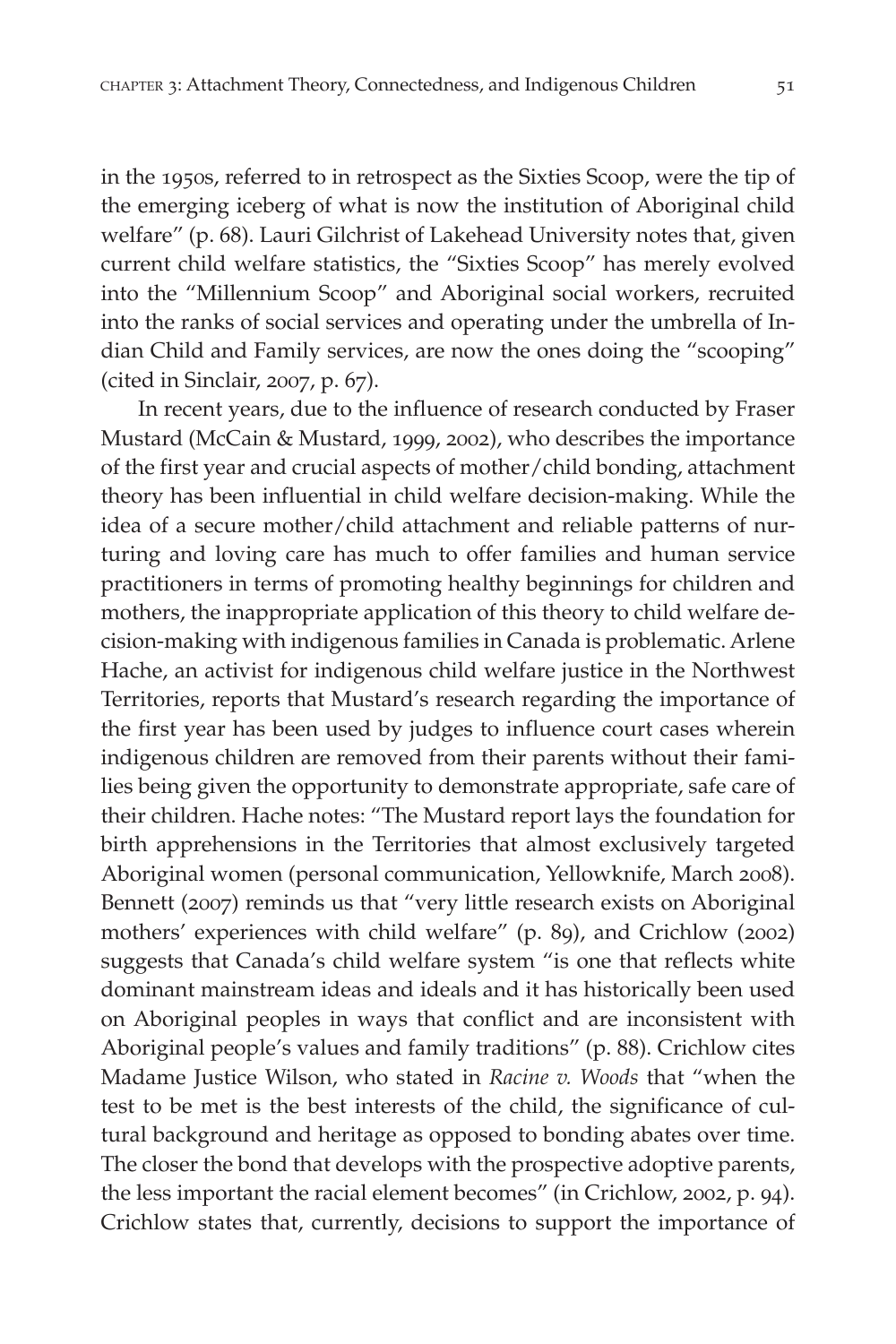culture "are still the exception and not the norm and are usually dependent on the facts of the case" (p. 94). Gonzales-Mena (2001) cautions us that when "early childhood professionals resolve differences about best practices with parents in ways that discount diversity and impose the dominant culture, they tread on issues of equity and social justice" (p. 368).

Examining aspects of validity, cross-cultural application, indigenous and non-indigenous worldview, and issues of human rights, the authors of this chapter consider the implications of using attachment theory in indigenous child welfare practice. It is the perspective of the authors that it is crucial for the well-being of indigenous children, families, and communities to preserve the culture and identity of indigenous children and that practices that encourage extended family care and community connection are more relevant in working with indigenous children and families.

## **Terminology**

Just as the word 'human' or 'mankind' is said to be an overarching term including women, if women are indeed present, the usage of 'mother' in this chapter includes the father where fathers are present. The term 'indigenous' is used in place of 'Aboriginal,' largely because it is less imposed than terms used in the Indian Act. The term includes First Nation, Métis, and Inuit peoples as recognized in the Canadian Constitution.

## **CULTURALLY RELEVANT APPLICATIONS OF ATTACHMENT THEORY**

To date, little research has been conducted that reviews cases where attachment theory was used to justify the removal of children from their families. In this absence, we can consider Carriere (2007, 2005) on attachment and connection issues with indigenous children who have been adopted. In an article based on her Ph.D. dissertation, Carriere describes the importance of connectedness in adoption. The term *connectedness* is defined as a feeling of belonging, of being an important and integral part of the world. Carriere states that an adoptee's sense of disconnection stems from an intrinsic sense that the environment in which he/ she has developed has been altered through adoption. Adoption has created a different environment than initially intended by creation. In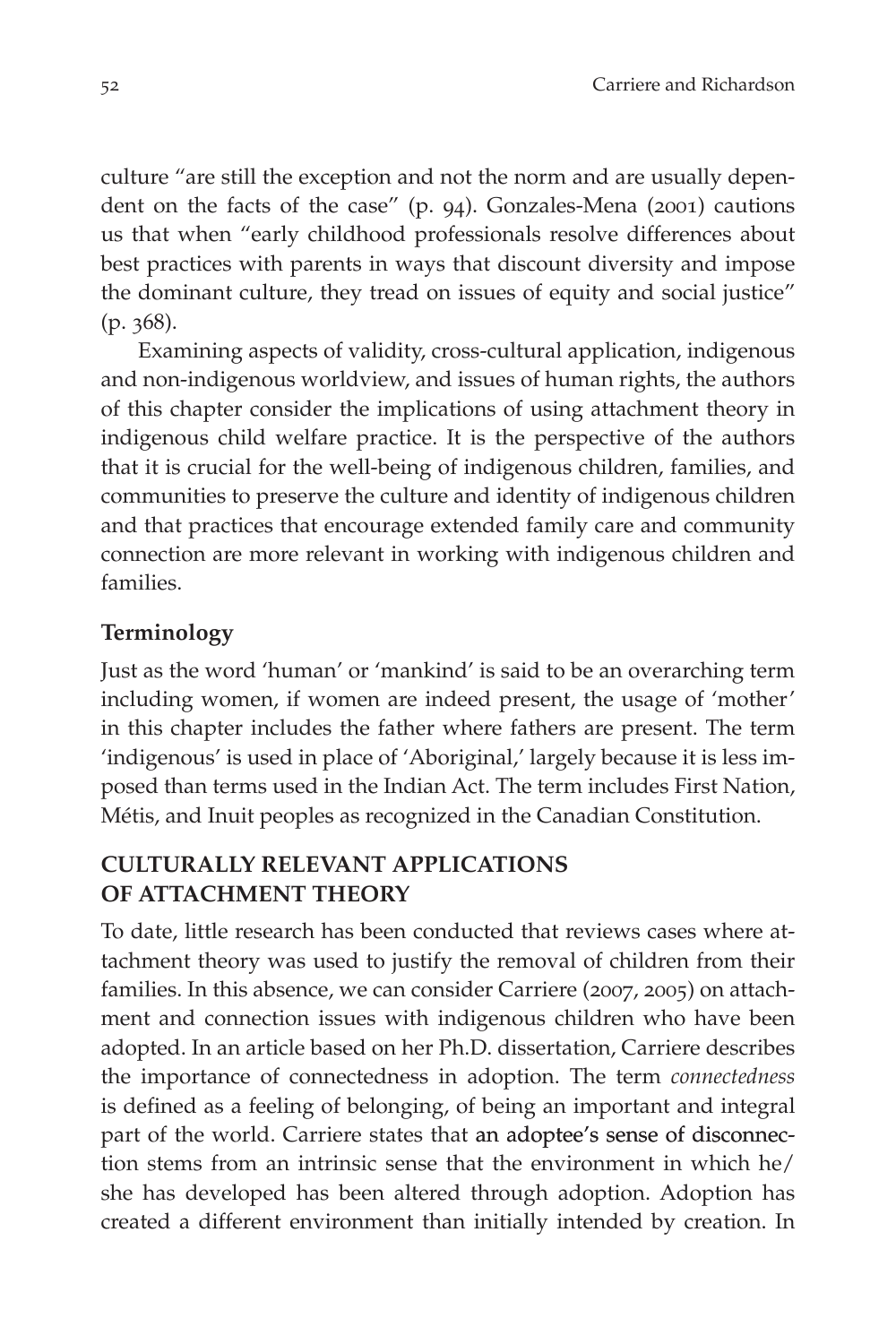turn, this intrinsic sense causes a spiritual dissonance that has an impact on health, which is connected to issues of loss. This spiritual dissonance can explain why an adoptee retains a permeating sense of loss despite a relatively nurturing adoptive home environment or a fairly positive and healthy lifestyle (p. 189). Several researchers have focused on aspects of connectedness and adoption (Borders, Penny, & Portnoy, 2000; Boss, 1999; Brodzinsky & Schechter, 1990; Hendry & Reid, 2000; Lee, Lee, & Draper, 2001). In examining connectedness specifically, Borders, Penny, and Portnoy (2000) found that more adoptees than a comparison group were "insecure and fearful avoidant" (p. 416); they concluded that "adult adoptees have meaningful stories to tell, and these stories could greatly inform clinicians, educators, and policymakers, as well as adoptive and birth parents" (p. 416). Brodzinsky and Schechter (1990) also explore the issue of connectedness from a psychological perspective. They state that "with the psychological need to separate, pushed by the biological changes of adolescence, the dissonances and differences for the adoptee are highlighted and eventually create, in our view, a driven need to experience human connectedness" (p. 85). This view is supported by Hendry and Reid (2000), who found that connectedness or "belonging to a community of others" (p. 706) acted as a deterrent, in adolescent adoptees, for high-risk indicators such as poor body image, a high degree of emotional stress, poly-drug use, school absenteeism, or risk of injury or pregnancy. Lee, Lee, and Draper (2001) discovered similar findings when examining the relationship between psychological well-being and connectedness. They found that "people with low connectedness often experience loneliness, anxiety, jealousy, anger, depression, low self-esteem, and a host of other negative emotions" (2001, p. 311). These studies reveal that high-risk behaviours are associated with a lack of connectedness to community. Connectedness to family has also been explored (March, 1995; Resnick, Harris, & Blum, 1993; Slap, Goodman, & Huang, 2001). Resnick, Harris, and Blum (1993) describe family connectedness as one of the most powerful protective factors in the well-being of adolescents (p. 380). Moreover, Slap, Goodman, and Huang (2001) propose that family connectedness can reduce the risk of suicide among adolescent adoptees (p. 2). March (1995) describes the act of searching as intimate, since it acknowledges and activates the part of self denied to adoptees through non-disclosure, thus bringing this hidden aspect into the light.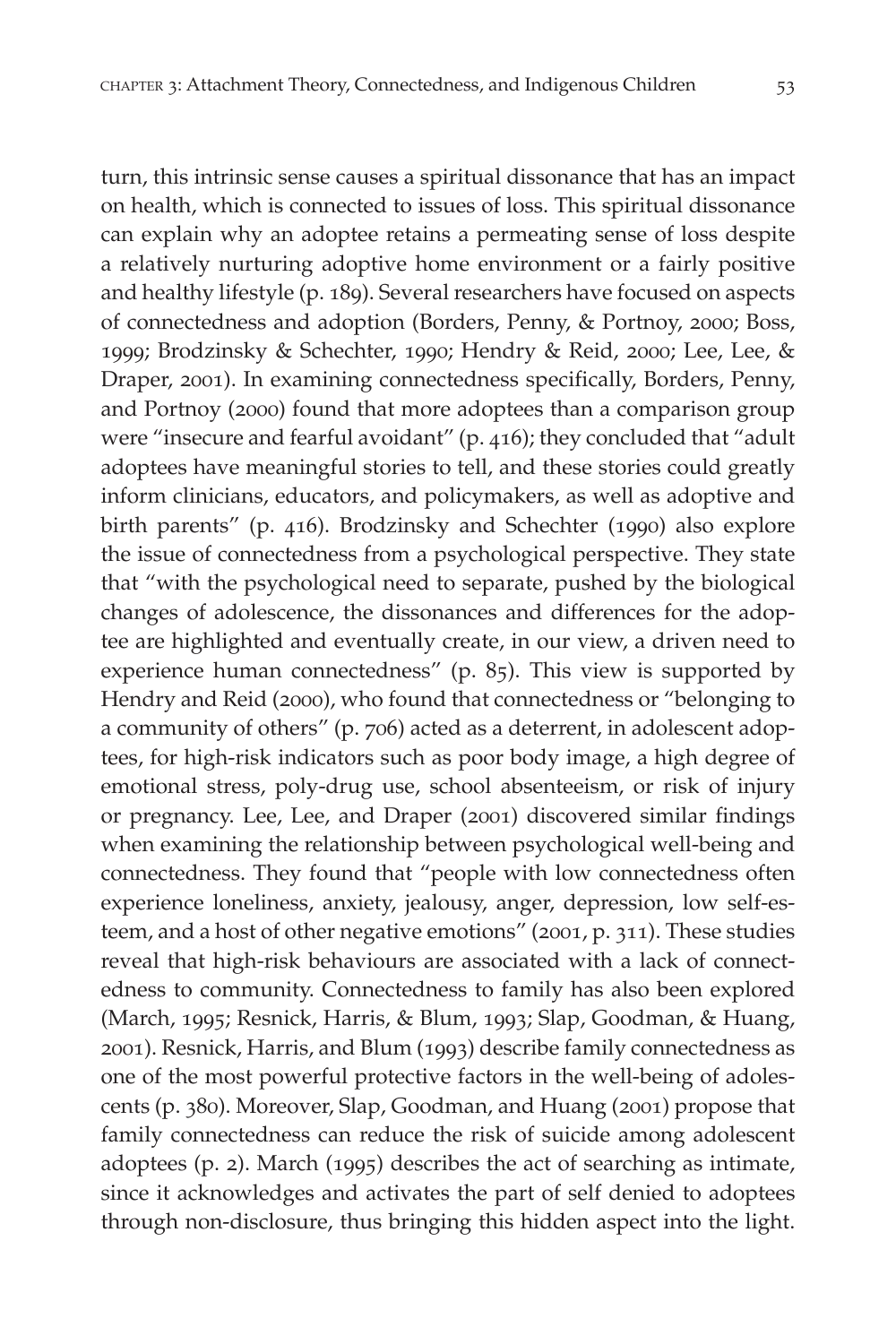This feeling of awakening helps the individual to feel more whole and connected to the rest of the world: "By gaining access to their genealogical and genetic background, searching adoptees neutralize their sense of feeling different through adoption" (March, 1995, p. 74). In other words, the act of searching for family brings to life the adoptee's sense of connectedness and an expanded sense of possibility. Molloy (2002) supports this view by describing a follow-up study with adult adoptees. He proposes that connectedness is a sense of continuity which is completed only by a sense of a beginning and an ending (p. 177).

Boss (1999) addresses health and connectedness through her work with immigrant children. She writes that when "the psychological family is not in accord with the physically present family," a state of ambiguity is created, which Boss refers to as "ambiguous loss" (pp. 3-4). This sense of loss results in frozen grief, which may result in characteristics such as depression, anxiety and/or somatic illnesses, backaches, headaches, and stomach ailments (p. 10). Boss concludes that often when people are separated from their family of origin, the family that exists in their minds is more important than the one they live with.

Boss's conclusion supports Rillera's (1987) assertion that adoptees feel connected to people they do not even know. They go through motions of life with "a cellular consciousness of the experience" (p. 39), similar to the 'blood memory' described by Anderson (2000) and Atkinson (2002), who describe cellular memory and collective consciousness as ways of knowing that connect us to our ancestors (Rillera, p. 87). Explored in a spiritual context, this call of the ancestors enhances the feeling that one needs to search for a missing piece in one's life.

Although Wolin and Wolin (1993) propose that children can rise above disconnection from family and endear themselves to others, Brodzinsky and Schechter (1990) point out that this may be a case of attachment, but not assimilation. For Brodzinsky and Schechter, attachment is an emotional bond to the adoptive family, while assimilation is a state of integrating the adoptive family's characteristics and worldview. In other words, children may appear to be well-adjusted and integrated into a family, but they may have a deep internal drive to detach and seek a reason for being, or, as one adoptee in Brodzinsky and Schechter's study explains, "to know I wasn't hatched" (1990, p. 85). This drive to belong points to the importance for adopted children to experience a sense of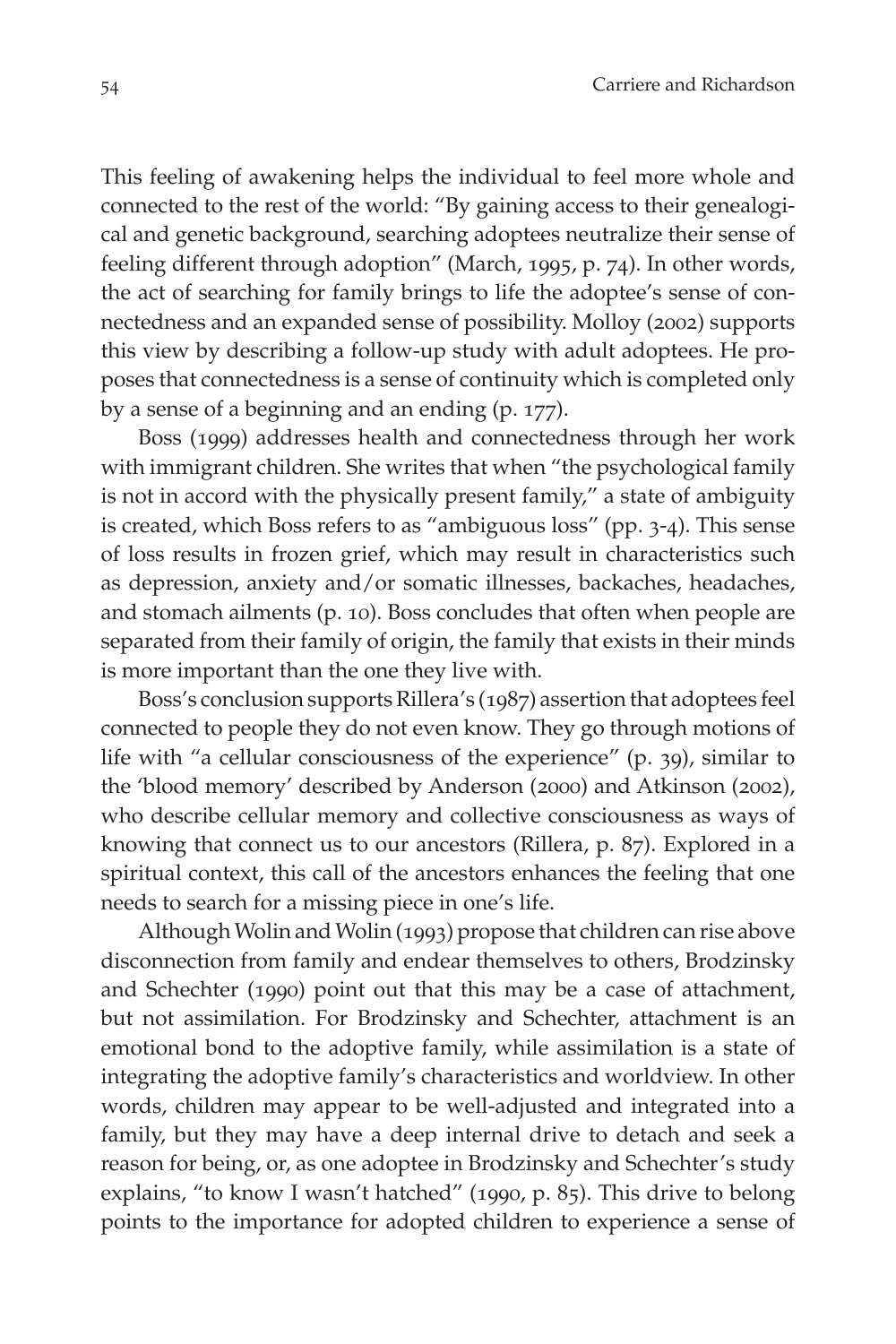balance in their lives through attachment and integration, as well as to the need for adoption policies that encourage these experiences.

## **The role of kinship and connectedness for First Nation adoptees**

From a Western worldview, kinship has been studied and described by cultural anthropologists who have focused on patterns of behaviour, language, and cultural norms. However, two critical questions must be considered: "What is kinship from an indigenous perspective?" and "How can the importance of kinship inform decision-making for indigenous children?" Red Horse, Martinez, Day, Day, Poupart, and Scharnberg (2000) state that family preservation is linked fundamentally to tribal sovereignty and that history and tradition are important components of kinship, which is necessary to the survival of American Indian families. Other indigenous scholars concur (Littlebear, 2000; Youngblood Henderson, 2000; Yeo, 2003). Littlebear (2000) describes kinship as a "spider-web of relations" (p. 79); extended families are interconnected circles based on wholeness with the strength of providing balance. They include social and religious functions, and, "from the moment of birth, children are the objects of love and kindness from a large circle of relatives and friends" (Littlebear, 2000, p. 81). Within this worldview, kinship extends beyond human relationships to include kinship with the natural world. This ecological view of kinship categorizes social obligations such as reciprocity in relationship with plants and animals. Youngblood Henderson (2000) states that within this kinship system "plants, animals, and humans are related, and each is both a producer and a consumer with respect to the other, in an endless cycle" (p. 257). Furthermore, Youngblood Henderson states that this order of kinship "implies a distinct form of responsibilities or rights" and includes the obligation "to provide childhood experiences of collective support and attention combined with self-discipline and responsibilities to create a personality that is cooperative and independent, self-restrained yet individualistic, attuned to the feelings of others but non-intrusive" (2000, p. 260). This sacred order of the universe implies that, as human beings, we have kinship relationships that transcend the Western notion of the nuclear family.

Similarly, anthropological research suggests a kinship hypothesis in which the social roots of adoption are designed to strengthen ties rather than to sever them. De Aguayo (1995) notes that anthropologists have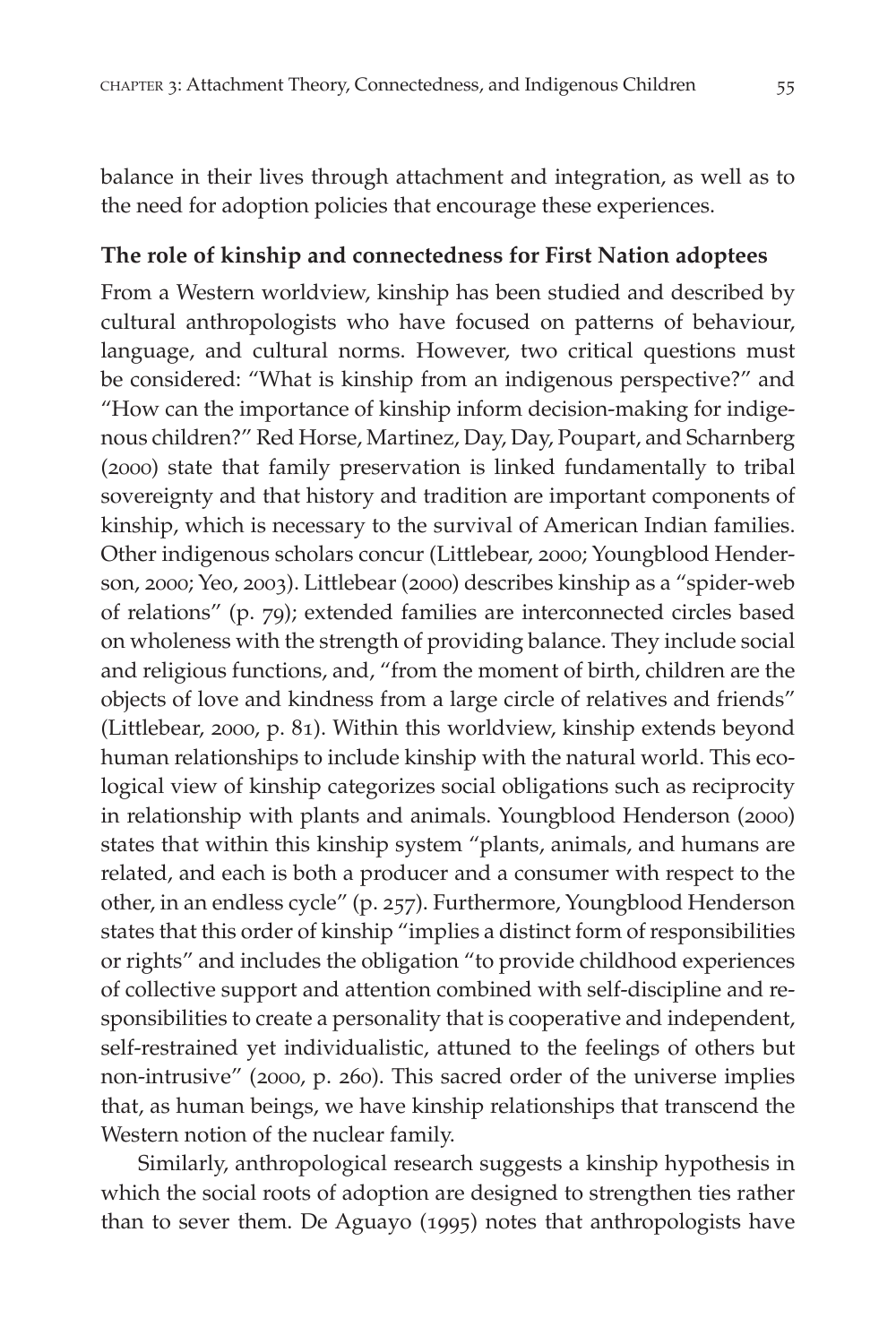"found that all societies have terms to address each other, particularly kin" (p. 9) and that kin roles dictate how persons interact with each other. In such traditional societies, "adoption links close families even more closely" (p. 9). This finding demonstrates differing perspectives on adoption in Western and tribal societies. Worldview in a non-Western sense is formulated by experiencing an ecosystem (Bandura, 2003; Bevis, 1985). Based on this assumption, one could argue that the role of kinship connections for indigenous children in state care is to provide balance in their lives by providing them with cultural and ancestral knowledge. Janet Gonzales-Mena (2001) views these issues from a social justice perspective and states that "intact identities of children, not of the dominant culture, is both a goal and an issue of equity and social justice. Identity development of some children can be compromised in cross cultural care if they are immersed in the dominant culture. Culturally sensitive care is a preventative strategy for early childhood professionals to use in order to keep these children rooted in their culture and attached to their families" (p. 368). Bunting (2004), a legal researcher, examined a number of child placement decisions that concerned Aboriginal childrens' cultural background in the context of 'best interests.' She begins her article by stating that "there are no simple presumptions or tests that can capture the complexity and fluidity of children's heritage as well as their families and communities" (p. 140). Her research of legal cases and statutes is concluded with these remarks:

> First the importance of Aboriginal community or collectivist claims in individual cases should be given greater weight. Preserving connections between children and survival can be at risk after years of removal of children from Aboriginal homes. Cultural connections can also be important for children as witnessed by the poor track record for individual Aboriginal children severed from their heritage. (p. 163)

Carriere (1997) addresses the role of community in kinship care. In her interviews with kinship care providers from two First Nation communities, one participant stated that "seeing the community getting healthier" was an important aspect of kinship care, "as opposed to the children being raised 'out there' in non-Aboriginal foster homes" (Carriere, 1997, p. 50). Clearly, if the child protection industry cannot contribute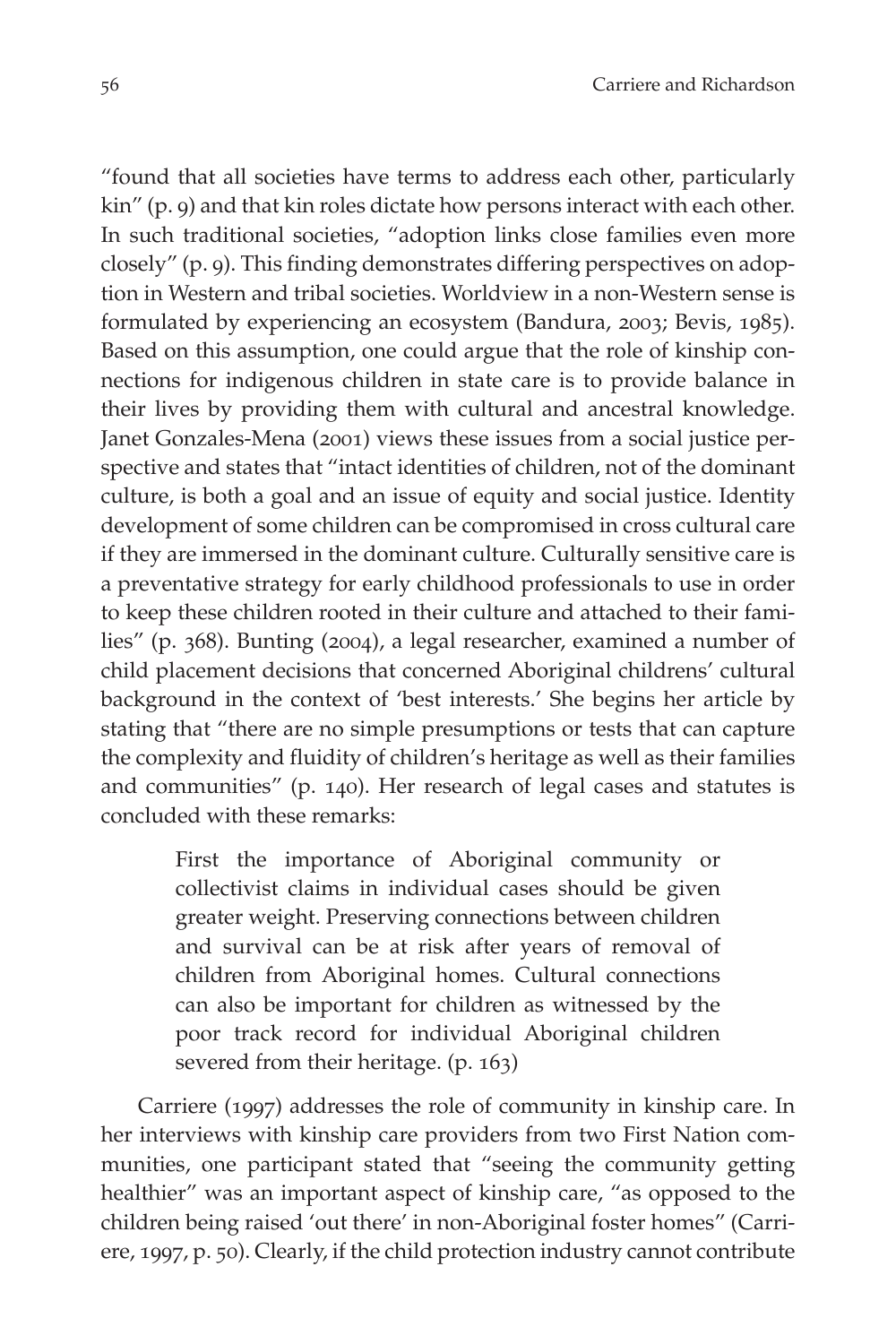to increasing the health and development of communities, then children will continue to be removed from their families and communities, and the legacy of the Sixties Scoop will never end. Kluger, Alexander, and Curtis (2001) indicate that more children in Canada are living in kinship care arrangements in response to high child welfare caseloads. However, Barbell and Freundlich (2001) warn that kinship care may be restrictive, in that caregivers hesitate to adopt "for fear of undermining existing familial relationships and due to strong cultural resistance to the termination of parents' rights" (p. 22). Walmsley (2005) states that the support for kinship care is part of family-oriented practice and that the representation of this practice is found among Aboriginal and non-Aboriginal practitioners; however, "it appears more frequently among practitioners in reserve communities and small towns, where the practitioner and family members have an ongoing relationship characterized by credibility and trust" (p. 130).

To foster a sense of balance, social workers must assist children to know their family and history. Through this process, children may then go on to recognize their place and responsibility in the larger universe, gained through cultural teachings. Importantly, this goal implies that retaining kinship ties is part of overall community health and strength. Chandler and Lalonde (1998) have explored cultural continuity as a preventative factor in the risk of youth suicide and propose that "suicide is a manifestation of failed attempts at sustaining a sense of personal and self-continuity (p. 16). Yeo (2003) contributes to this concept, stating that "the Aboriginal sense of self arises as a consequence of kinship bonds and communal life" (p. 294). As discussed earlier, kinship implies the importance of connectedness to relationships broader than those of the immediate family. Ross (1996) suggests that healing from unhealthy relationships begins with the realization "that life is a relationship and that acting individualistic in defiance of that reality will only lead everyone downhill" (p. 137). Ross implies that the more we realize that connection to others is a natural and healthy dynamic in our lives, the more whole we become. Connectedness may be described as a form of attachment that implies a broader grounding in a person's total environment than does attachment to one or two central figures. For these reasons connectedness may be a more appropriate term and framework for assessment than attachment in working with indigenous children and families.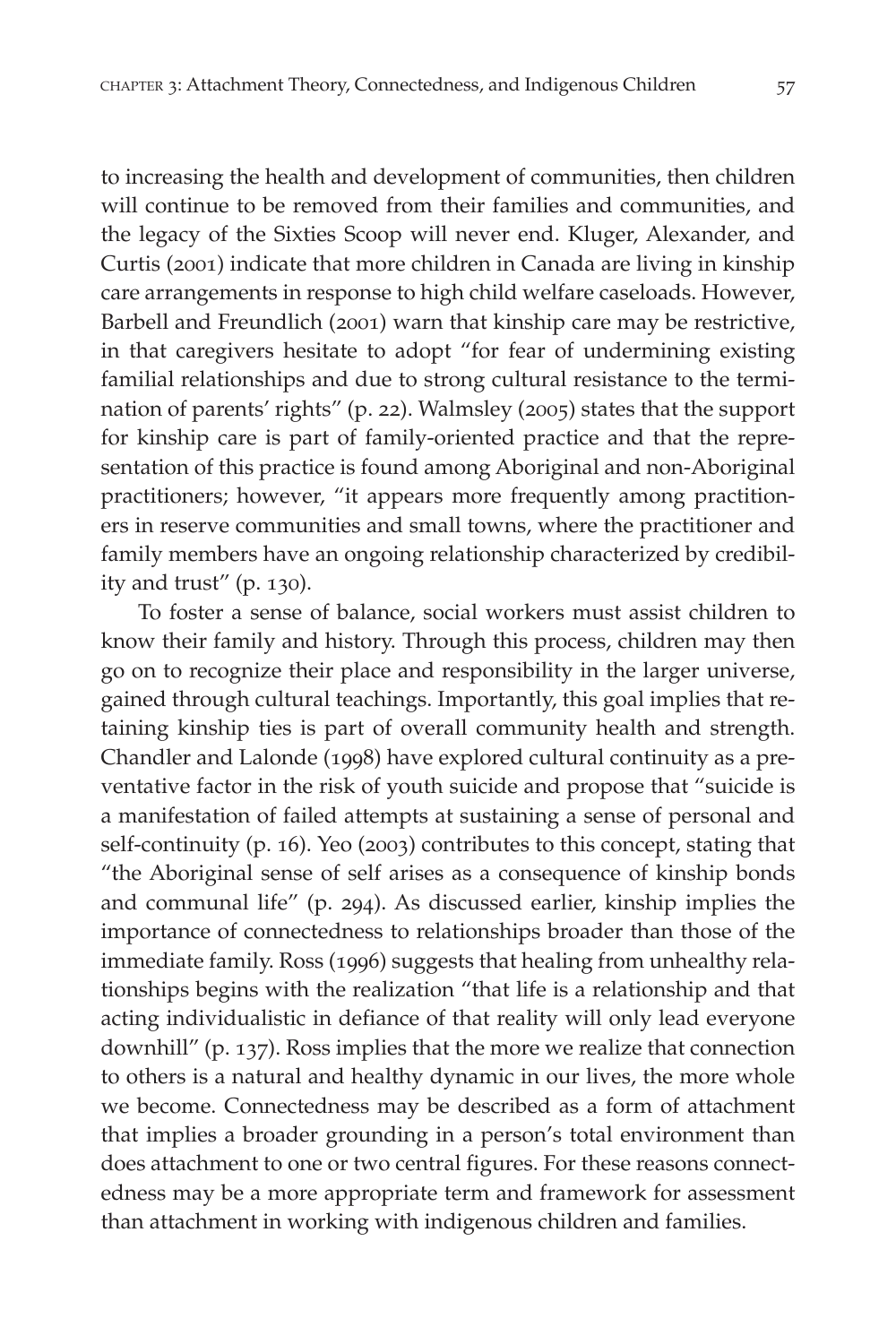#### **Suggestions for practice**

To make indigenous child welfare decisions without regard to historical and current social injustices such as the marginalization of indigenous women, the degradation of indigenous cultures, and the misappropriation and imposition of Euro-Western worldviews and practices onto indigenous peoples is to further these injustices.

The following suggestions are offered to assist child welfare workers to consider in culturally sensitive ways how children and their caregivers are being supported in their tasks of becoming attached and connected with each other in the parenting process. It is hoped that these suggestions will be used not only proactively but also as a means to respond constructively to difficulties by developing and strengthening the connectedness of those involved in the invaluable role of nurturing indigenous children's lives and cultures.

#### *From attachment to connection: Dignity across the lifespan*

As human beings, we long for the fulfillment of our needs. The basic needs of safety and security exist across the lifespan and take different forms according to age and where we are in the life cycle. The language of dignity may be a more culturally appropriate way of talking about connection between children and caregivers. The following descriptions of the need for human dignity at various life stages may provide workers with a guide to support safety and well-being in families. Richardson (2008) designed a diagram entitled "Dignity Across the Lifespan" as part of an indigenous human development curriculum. Richardson (2005) wrote about dignity and decolonisation in the process of family group conferencing with indigenous families. Richardson and Wade (2008) wrote about the importance of attending to human dignity in a paper entitled *Working with Safety: Response-based approaches to violence in child welfare*. This microanalysis of dignity came from teachings from former political prisoners and residential school survivors who identified humiliation as one of the worst indignities of violence. Many families who receive child welfare services experience this intervention as an affront to their dignity and a reminder of other humiliating professional interactions. As we have discussed, affronts to human dignity tend to interfere with well-intentioned child welfare interventions, and the energy diverted from parents in dealing with authorities may sabotage their chances of demonstrating what they are doing well. The fact that many child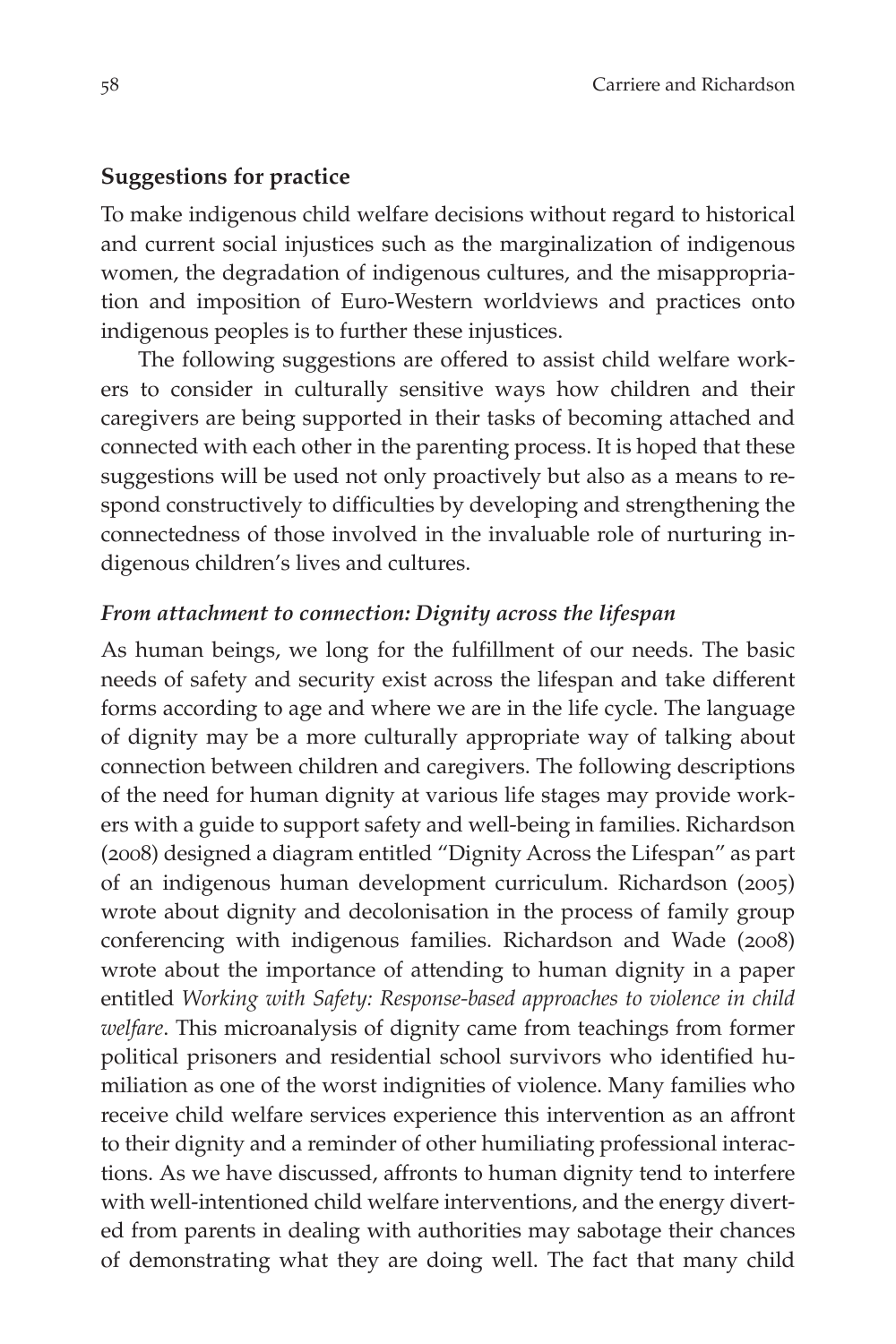welfare interventions are involuntary means that the importance of dignity cannot be overlooked in the process.

At each stage of life, caregivers such as mothers and fathers need to be accorded dignity so that they can accord the same dignity to their infants and children. Although many parents do offer their children safe and secure relationships despite not having that same dignity extended to them, energy can be diverted away from parenting in times of negative social situations, creating challenges for parents. When parents talk about the challenges imposed by the outside world, they are sometimes seen as complaining, ranting or not taking responsibility for their part in it (for example, they receive a negative social response). This is particularly so for people who are socially marginalized and must deal with affronts to their dignity and autonomy on a daily basis. In parenting, dignity is accorded to children by attending to their daily and longer term needs, relative to the particular stage of development. As philosopher Vartan Gregoria (in Derrida, 1988) reminds us: "Dignity is not negotiable." Without dignity, people experience what can be called a "social wound," which may or may not be addressed or restored later in life. Treatment such as neglect, dismissal, humiliation, or abuse constitutes a social wounding, while care, attention, love, and respect (positive social responses) assist people of all ages in filling their being with a sense of worth. This self-worth serves a protective function and creates a feeling of holistic well-being that may then be carried into various life encounters. The preservation of human dignity became one of the main focuses of Richardson and Wade's work in relation to assisting people to recover from violence (2008).

In infancy, the dignity of the young one is met by responding, in culturally appropriate ways, to calls for love through the offering of physical contact, food, familiarity of voices and scents, cleanliness, and a safe family and community environment. Inuit mental health worker Edward Allan (personal communication, Vancouver, BC, March 2008) reports that Inuit children often identify family as being more important than food. Children have explained to him that if you have family, you are more likely to have food. Ideally, the mother/child dyad needs to be supported by the father and by extended family and community. The mother may need support for breastfeeding, for spending extended periods of time with the infant, and for taking time away from work. She may need financial and other support to provide nurturance in the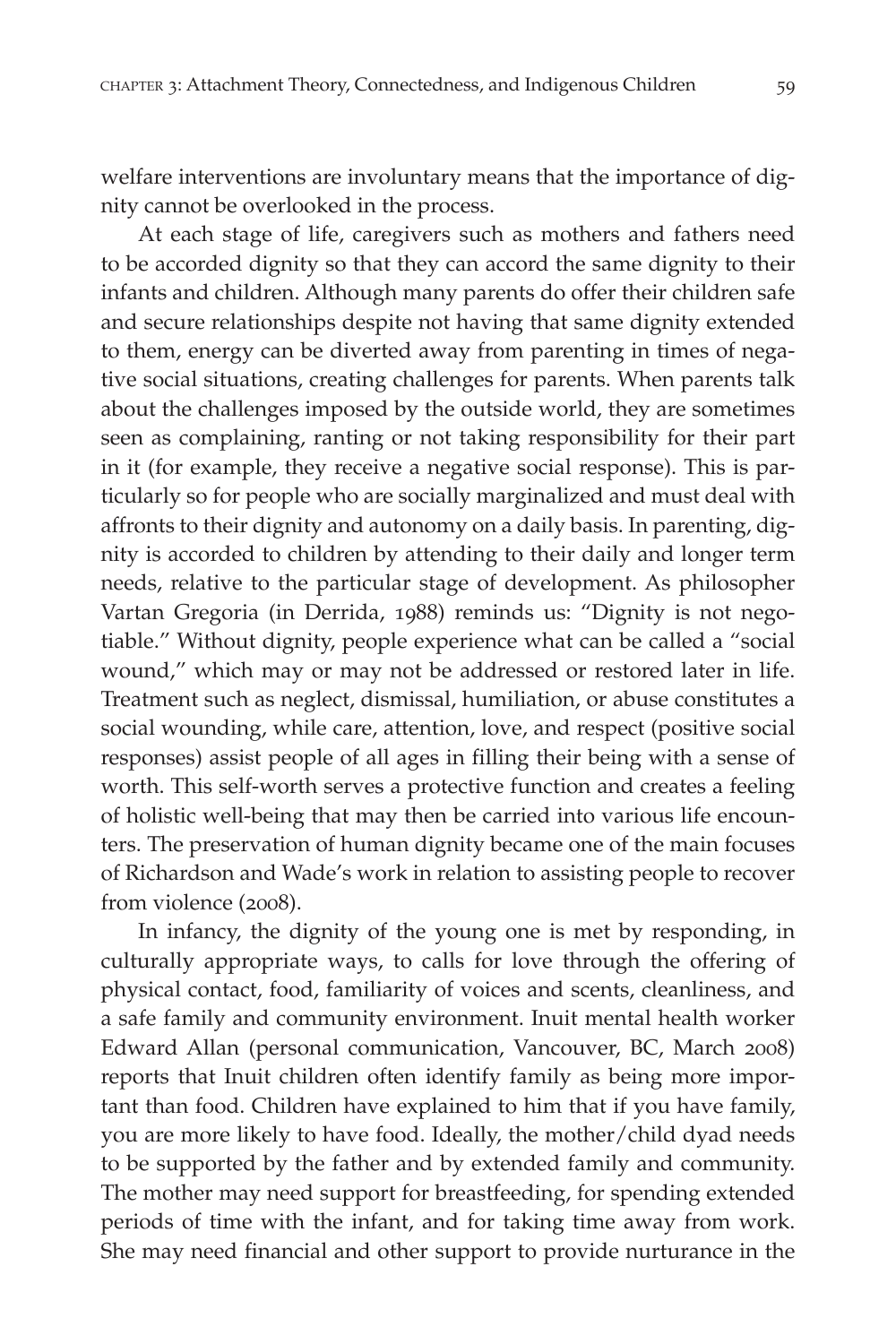form of food and drink, as well as emotional kindness. Mothering can be undermined in varying degrees by a lack of security, such as violence, humiliation, and psychological abuse.

At this stage in the life cycle, fathers may need to be supported in the role of protector, provider, and nurturer of the mother and the child. This support may take the form of flexible employment, support to be away from work for longer periods of time, and emotional support during a time of transition in the spousal relationship. For indigenous fathers, this may mean that society must address the extremely high rates of unemployment on reserves and the obstacles to hunting and food-gathering that exist in Canada. The expansion of the family may mean a change of routine and relationship for all family members.

Older children engage in exploration of their world, and they need safety and support, and trust that the caregiver will still be there when they return from their explorations. Children need the security of extended family, community, and culture to ensure a sense of belonging and to feel a part of the larger group. Children declare their need for dignity by responding intensely to being humiliated or mocked by others. During this stage, the mother's dignity can be supported when she is reminded that she is doing a good job, and when she is given time to rest and keep herself healthy, with good food and loving kindness from those around her. The dignity of the father is supported by being acknowledged for his role in supporting the mother and child, and by experiencing success and esteem in the outer world, as well as in the home. He can be assisted by Elders and other family members who share a perspective about raising children and becoming a parent in a long line of tradition in the family. For both the mother and father, learning about the histories of raising children in accordance with familial and cultural ways may support their unique situation, even more than learning through popular books and television. Of course, the dignity of the parents may be preserved at times by resisting unsolicited advice and doing things in a way that suit the unique child and the parents' own values and preferences.

In adolescence, a sense of safety and security is needed while teens test the limits of their parents' care. While an adolescent asserts her independence and seeks to consolidate her identity, we see the importance of cultural teachers and Elders in reminding her of the good way to live. The teen can experience indignity when asked (often repeatedly) to perform certain tasks—like cleaning her room—that have been assigned by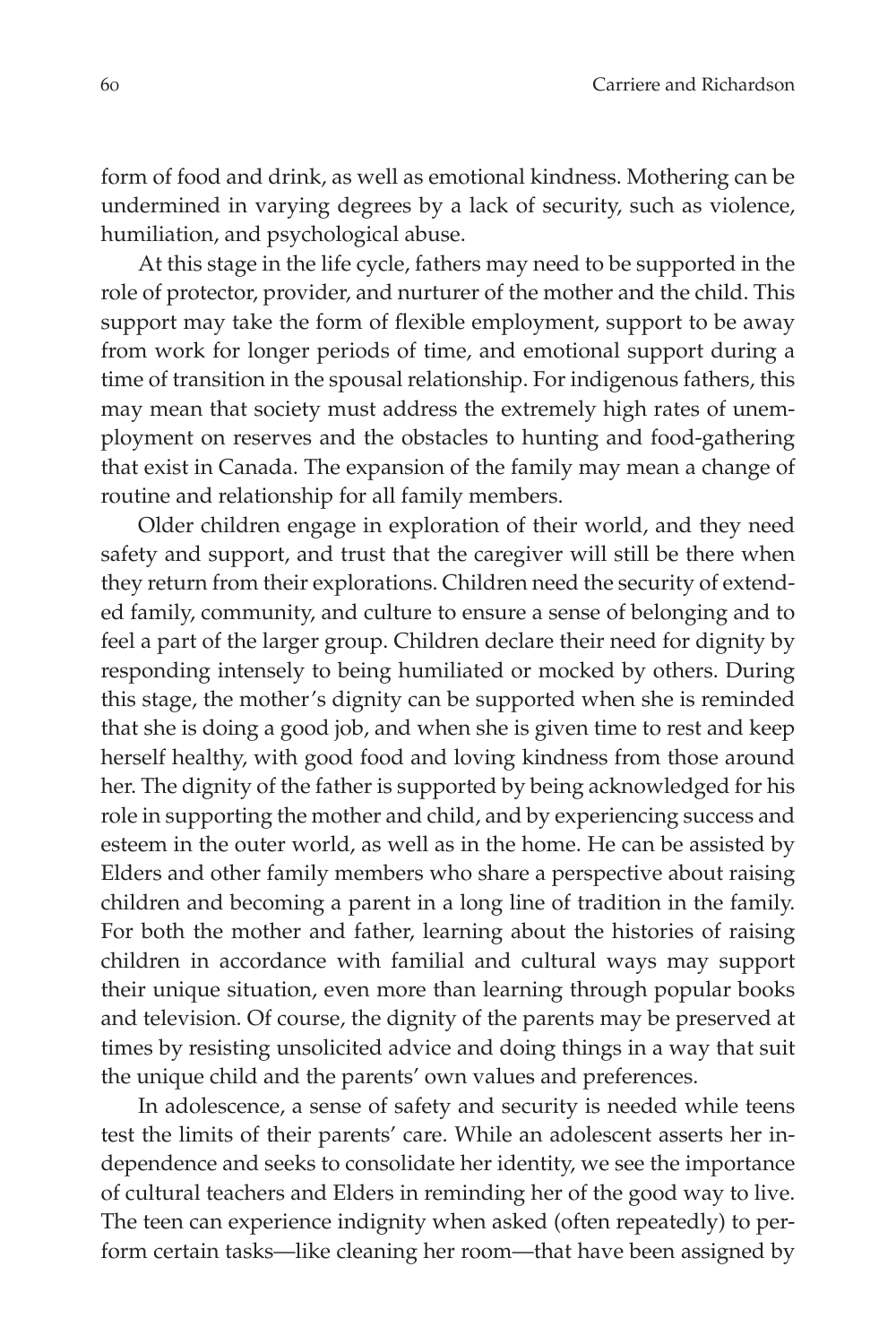others. Creating space for adolescents to choose, as much as possible, the ways in which they will contribute to the well-being of the family and household, along with parents both accepting their need for independence and holding the teen within safe parameters and value-based expectations for social interaction, may enhance the teen's dignity. Many indigenous adolescents are already parents and learn about culture and appropriate ways of being alongside their children, ideally with the guidance of Elders and teachers. The dignity of the whole family may be at stake when it faces discrimination, lack of employment, or various forms of humiliation in the social world and when forced to receive service, particularly from outside the community. Today, dealing with the workplace, educational institutions, or government bureaucracies often involves forms of power abuse that result in humiliation for individuals and that harm their personal dignity.

As adolescents move into the realm of young adulthood, and then beyond into mature adults, their dignity is enhanced by their sense of accomplishment and respect in the outer world. Many indigenous adults suffer due to the violence and even torture inflicted upon them in state-sponsored institutions and programs. Supporting healing in the community, in ways that proactively restore dignity and prepare adults for roles of leadership and community governance, simultaneously strengthens their capacity to function as role models for community members and as caregivers to children. Kim Anderson, an indigenous woman on a journey back to a cultural community, describes how the Elders were crucial in welcoming her home. She writes:

> The thing that I found most helpful was the way I saw elders look at me. Many seemed to look right through the barriers, the politics, the boundaries and the status debates. Reflected in their eyes, I began to see myself as a granddaughter, a member and a relation. (Anderson, 2000, p. 29)

Many Elders are the keepers of traditional knowledge and hold the important task of teaching, raising their grandchildren and supporting young parents. Yet Elders, too, need dignity, safety, and security to live out their traditional ways of being. Dignity includes having the freedom to extend caring to others, which is what Elders have often done in their communities.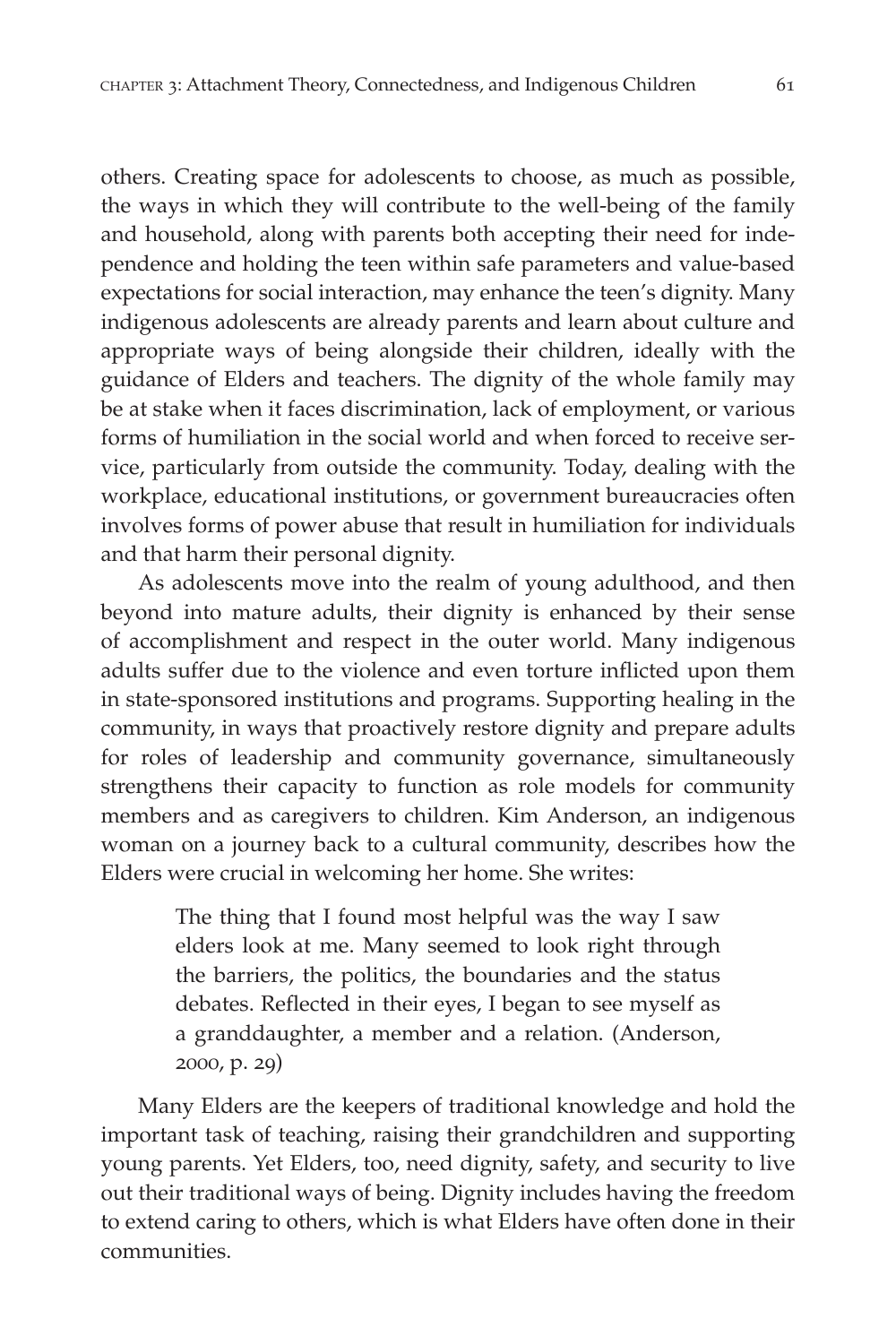Today, dignity is not always accorded to people in our society, and this lack of dignified treatment is often misread as intrapsychic dysfunction or pathology through the lens of professionals. Realistically, we see that Canadian society is rampant with discrimination against indigenous people and minority groups, and with violence against women and children. An appropriate social analysis must include issues of class, race and gender within the historical context of colonialism and imperialism. To understand the community devastation of indigenous peoples, it is important to become familiar with the Indian Act and how this legislation continues to undermine First Nation, Métis, and Inuit families in Canada. When families are humiliated and destabilized, in both mundane and large-scale ways, they have less freedom or "room to move" in terms of dedicating their energy to their children while being called upon to address social concerns. Many anti-oppression theorists tell us that "whenever people are treated badly, they resist in some way" (Brown, 1991; Scott, 1990; Wade, 1997). Dignity is the central concern in finding ways to preserve family safety and integrity while seeking one's own (and collective) liberation against violence and oppression.

One tool of intervention for families may be the connection to cultural tradition—but tradition as a living rather than a static entity. Laguna writer Leslie Marmon Silko (cited in Anderson, 2000) reminds us that tradition includes "making do with whatever [is] available" and "adaptation for survival" (p. 35). For service providers and those engaged in assessing families, it is crucial to use tools that seek to discover what is right with people, rather than what is wrong, and that consider the social context and how disrupted dignity skews the results of assessment. The BC Office of the Provincial Advisor for Aboriginal Infant Development Programs offers the following advice for practitioners:

> The AIDP office recommends either assessment with the knowledge neither is culturally specific or relevant. Aboriginal children, especially those living in traditional communities, start disadvantaged by many of the developmental assessments used in the ECD field. It is felt by many Aboriginal professionals and parents that the assessment tools do not show accurately what the children *do know*. (Office of the Provincial Advisor for Aboriginal Infant Development Programs, 2008, p. 3)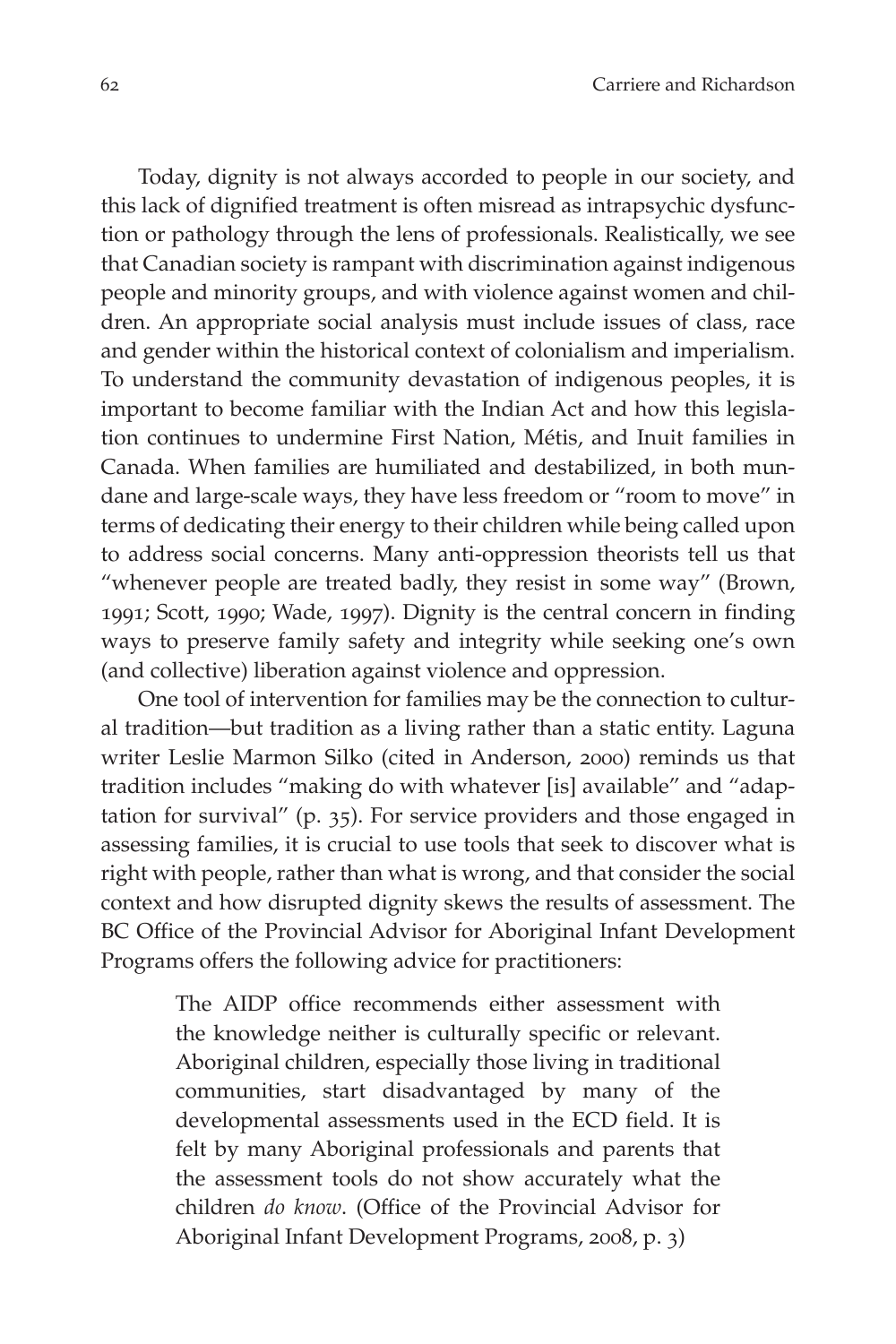### **Conclusion**

The longing for connection and home brings suffering to many indigenous children, as it did to Richard Cardinal. Like many indigenous children in Canada, Richard lived on "foreign ground" (Kroetsch, 1995, p. 395). The connection that he sought, sadly, remained a longing of the heart, until he could no longer bear its absence.

A better understanding is needed of how the connection between child welfare interventions and human dignity relate to positive outcomes for everyone concerned. More research is needed involving a microanalysis of child welfare court documents and psychological assessments to better understand how indigenous families are construed through the deficit lens of Western psychology, and how these constructions are influencing child welfare decisions. Walmsley (2005) reviewed child protection literature and policy and interviewed child protection workers. He concludes that his research demonstrates that "child protection practitioners with a social work education make little use of scientific knowledge in practice; rather, experience—whether professional, personal, familial or communal—appears most influential in practice decision making. Although experience is arguably a powerful influence in life, little is known about how it intersects with ideas, theories, or facts in the course of a social work education" (pp. 136-7).

The research conducted by and reviewed by the authors suggests that by supporting connectedness and cultural identity for indigenous children and families, service providers may help turn longing into belonging. This spiritual transformation will inevitably help indigenous children to deal with racism, ethnocentrism, and the many social challenges they will meet growing up on the foreign ground of Canadian soil. It is our hope that future social responses to the Richard Cardinals and the mothers of Richard Cardinals in the Canadian child welfare system will actively encourage a sense of dignity and belonging.

#### **Acknowledgements**

The authors extend gratitude to Richard Cardinal for what he is teaching us about ourselves and our profession. Also, a warm thanks to Sarah Flynn and Leslie Prpich for their multifaceted assistance and to Allan Wade for ongoing inspiration and encouragement to look at both the micro as well as the macro aspects of colonization and the helping professions.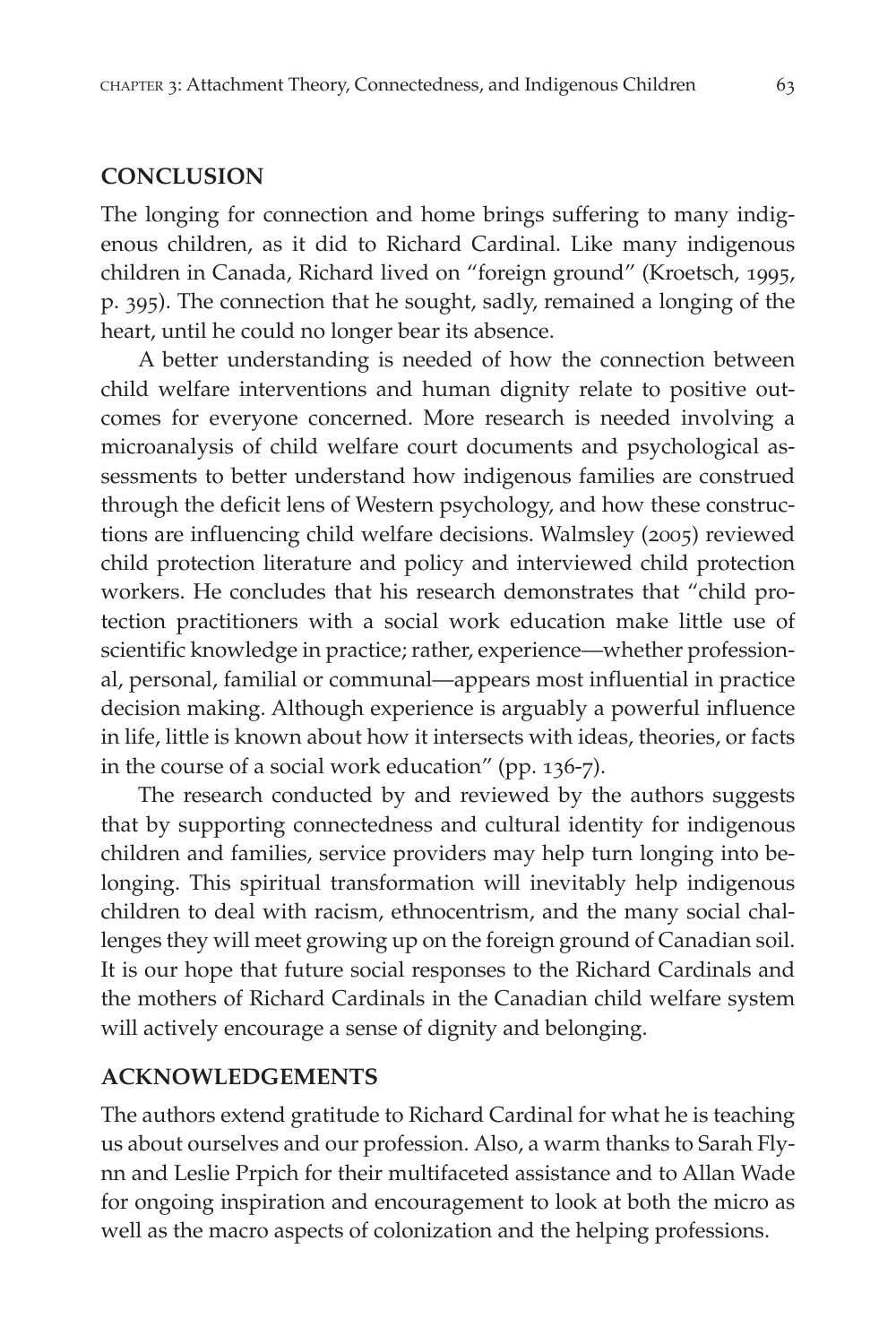#### **References**

- Anderson, K. (2000). *A recognition of being: Reconstructing Native womanhood*. Toronto, ON: Sumach Press.
- Atkinson, J. (2002). *Trauma trials, recreating song lines: The transgenerational effects of trauma in Indigenous Australia*. Melbourne: Spinifex Press.
- Bandura, A. (2003). On the psychosocial impact and mechanisms of spiritual modeling. *International Journal for the Psychology of Religion, 13,* 167-173.
- Barbell, K., Freundlich, K. M. (2001). *Foster Care Today.* Washington: Casey Family Programs.
- Bennett, M. (2007). Aboriginal mothers' involvement with child protection and family court systems: Examining alternative court processes. *Canada's Children* (Winter), 88-93.
- Bevis, W. (1985). Native American novels: Honing. In B. Swann & A. Krupat (Eds.), *Recovering the word: Essays on Native American literature* (pp. 580-620). Berkeley, CA: University of California Press.
- Blackstock, C. (2008). *The breath of life: When everything matters in child welfare*. Paper presented to University of Victoria Aboriginal Child Welfare Research Symposium, February 15, Victoria, BC.
- Borders, D. I., Penny, J. M., & Portnoy, F. (2000). Adult adoptees and their friends: Current functioning and psychosocial well-being. *Family Relations, 49*(4), 407–418.
- Boss, P. (1999). *Ambiguous loss: Learning to live with grief*. Cambridge, MA: Harvard University Press.
- Brodzinsky, D. M., & Schechter, M. D. (1990). *The psychology of adoption*. New York: Oxford University Press.
- Brown, L. M. (1991). Telling a girl's life: Self-authorization as a form of resistance. In C. Gilligan, A. G. Rogers, & D. O. Tolman (Eds.), *Women, girls, and psychotherapy: Reframing resistance* (pp. 71–86). New York: Haworth Press.
- Bunting, A. (2004). Complicating Culture in Child Placements Decisions. *Canadian J. Women and the Law, 16,* 137-164.
- Carrière, J. (1997). Kinship care: A community alternative to foster care. *Native Social Work Journal*. Sudbury, ON: Laurentien University.
- Carriere, J. (2005). Connectedness and health for First Nations adoptees. *Paediatrics & Child Health, 10*(9), 545–548.
- Carriere, J. (2007). Promising practice for maintaining identities in First Nations adoption. *First Peoples Child and Family Review, 3*(1), 46–64.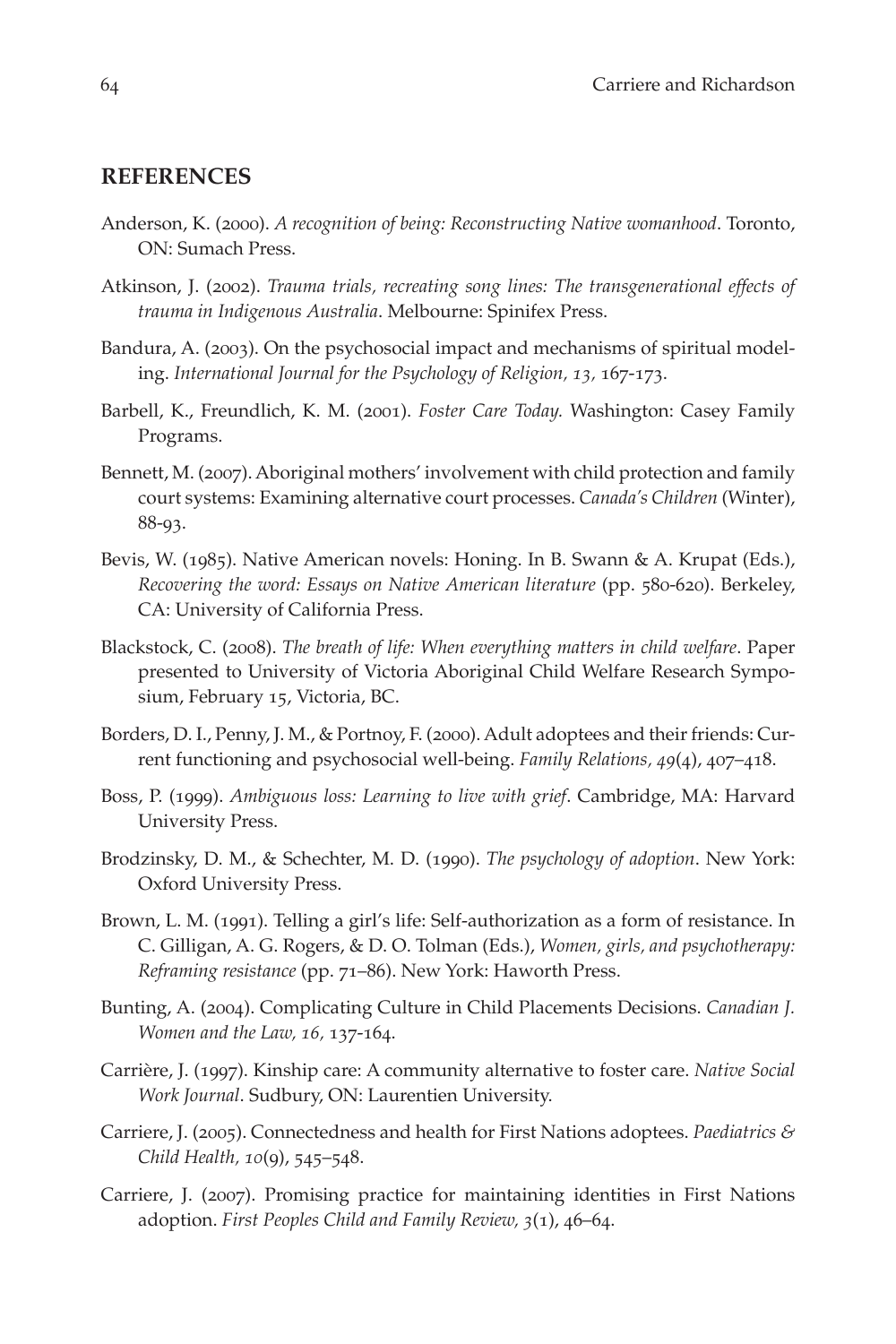- Chandler, M., & Lalonde, C. (1998). Cultural continuity as a hedge against suicide in Canada's First Nations. Transcultural Psychiatry, 35(2), 191-219.
- Crichlow, W. (2002). Western colonization as disease: Native adoption and cultural genocide. *Canadian Social Work, 5*(1), 88-107.
- De Aguayo, A. (1995). *Background paper on customary adoption*. RCAP Notes. Ottawa, ON: Royal Commission on Aboriginal Peoples Report.
- Derrida, J. (1988). *Limited, inc*. Evanston, IL: University of Illinois Press.
- Gonzales-Mena, J. (2001). Cross-Cultural Infant Care and Issues of Equity and Social Justice. In. *Contemporary Issues in Early Childhood.* Vol. 2. No. 3. 368-371.
- Government of British Columbia. (2008, March). Statistics on Aboriginal children in care. Victoria, BC: Ministry of Children and Family Development.
- Government of Canada. (2006). Statistics Canada: Aboriginal Peoples in Canada in 2006: Inuit, Metis and First Nations, 2006 Census. Catalogue no. 97-558.XIE. retrieved October 13, 2008.
- Government of Canada. (1996). *Gathering strength*. Report of the Royal Commission on Aboriginal Peoples (Vol. 3). Ottawa, ON: Author.
- Hendry, L. B., & Reid, M. (2000). Social relationships and health: The meaning of social connectedness and how it relates to health concerns for rural Scottish adolescents. *Journal of Adolescence, 23*, 705–719.
- Kluger, M. P., Alexander, G., & Curtis, P. A. (2001). *What works in child welfare.* Washington: Child Welfare League of America.
- Kroetsch, R. (1995). Unhiding the hidden. In B. Ashcroft, G. Griffiths, & H. Tiffin (Eds.). *The post-colonial studies reader* (pp. 394-396). New York: Routledge.
- Lee, R., Lee, S., & Draper, M. (2001). Social connectedness, dysfunctional interpersonal behaviors, and psychological distress: Testing a mediator model. *Journal of Counseling Psychology, 48*(3), 310–318.
- Littlebear, L. (2000). Jagged worldviews colliding. In M. Battiste (Ed.), *Reclaiming Indigenous voice and vision* (p. 77). Vancouver, BC: UBC Press.
- March, K. (1995). *The stranger who bore me: Adoptee-birth mother relationships*. Toronto, ON: University of Toronto Press.
- McCain, M. N., & Mustard, J. F. (1999). *The early years study: Reversing the real brain drain*. Toronto, ON: Children's Secretariat.
- McCain, M. N., & Mustard, J. F. (2002). *The early years study. Three years later. From early childhood development to human development: Enabling communities*. Toronto, ON: Founders' Network.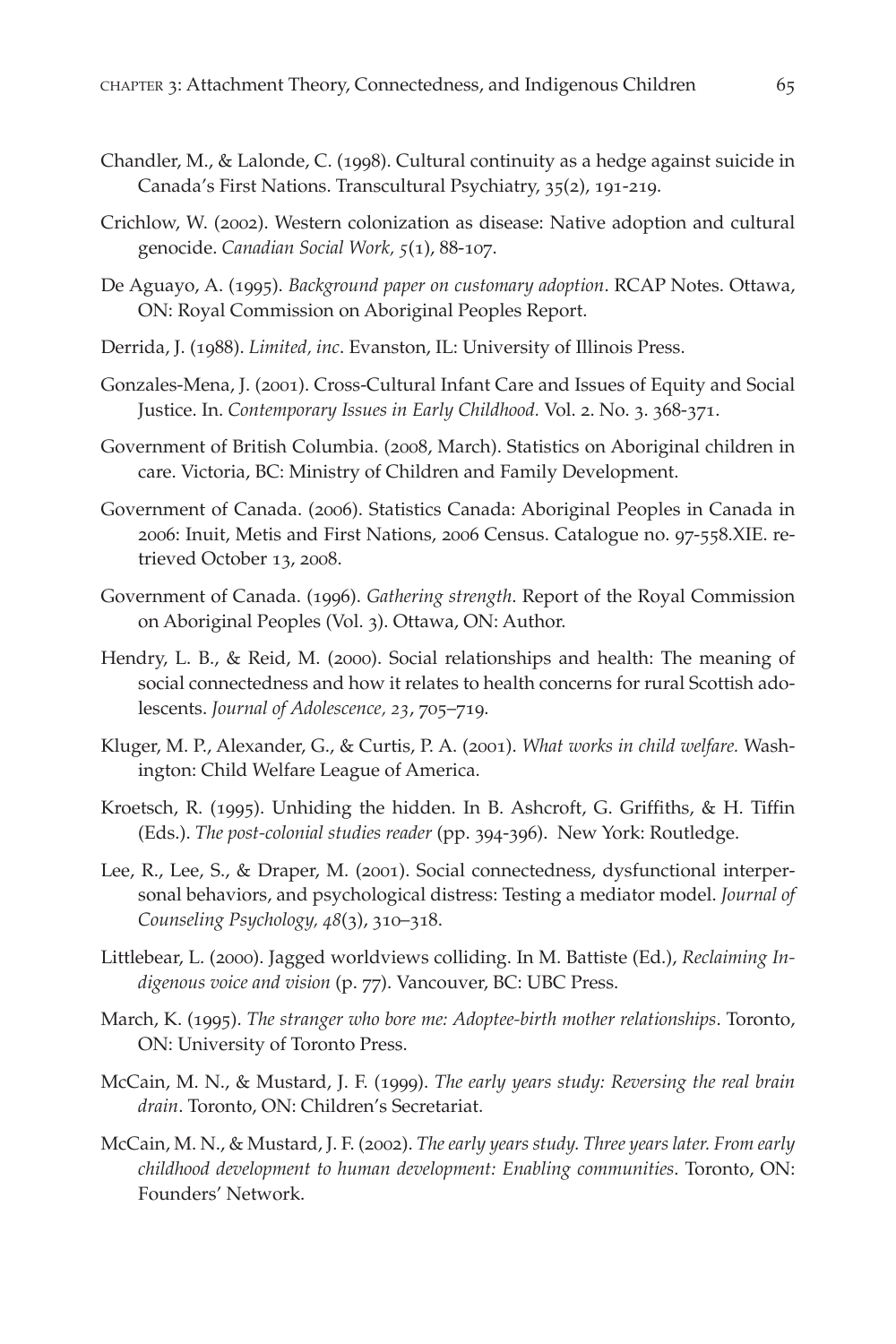- Molloy, V. (2002). Identity, past and present in an historical child-care setting. *Psychological Practice, 8*(2), 163–178.
- Obomsawin, A. (Director). (1986). *Richard Cardinal: Cry from the diary of a Métis child* [Film]. Ottawa, ON: National Film Board of Canada.
- Office of the Provincial Advisor for Aboriginal Infant Development Programs. (2008). *Newsletter*. Victoria, BC: BC Association of Aboriginal Friendship Centres.
- Red Horse, J., Martinez, C., Day, P. A., Day, D., Poupart, J., & Scharnberg, D. (2000). *Family preservation: Concepts in American Indian communities*. Portland, OR: National Indian Child Welfare Association.
- Resnick, M. D., Harris, L. J., & Blum, R. W. (1993). The impact of caring and connectedness on adolescent health and well-being. *Paediatric Child Health, 29*(Suppl. 1), S3–S9.
- Richardson, C. (2008). *Indigenous Parenting as Healing.* For the Temiskaming Native Women's Support Group, Ontario.
- Richardson, C. (2005). Steps to dignity and decolonization: Family group conferencing in Aboriginal communities. Restorative Directions, March.
- Richardson, C., & Wade, A. (2008). Taking Resistance Seriously: A Response-Based Approach to Social Work in Cases of Violence against Indigenous Women. In S. Strega and J. Carrière (Eds.), *Walking this path together.* Winnipeg: Fernwood Press.
- Rillera, M. J. (1987). *Adoption Encounter: Hurt, Transition and Healing.* Huntington Beach: Triadoption Library.
- Ross, R. (1996). *Return to the teachings*. Toronto, ON: Penguin.
- Scott, J. (1990). *Domination and the arts of resistance: Hidden transcripts*. New Haven, CT: Yale University Press.
- Sinclair, R. (2007). Identities lost and found: Lessons from the sixties scoop. *First Peoples Child and Family Review, 3*(1), 65–82.
- Slap, G., Goodman, E., & Huang, B. (2001). Adoption as a risk factor for attempted suicide during adolescence. *Pediatrics, 108*(2), 1–8.
- Trocmé, N., Knoke, D., & Blackstock, C. (2004). Pathways to the over representation of Aboriginal children in Canada's child welfare system. *Social Services Review*, December, 578–599.
- Wade, A. (1997). Small acts of living: Everyday resistance to violence and other forms of oppression. *Journal of Contemporary Family Therapy, 19*, 23–40.
- Wade, A. (2000). Resistance to interpersonal violence: Implications for the practice of therapy. Unpublished doctoral dissertation, University of Victoria, Victoria, BC.